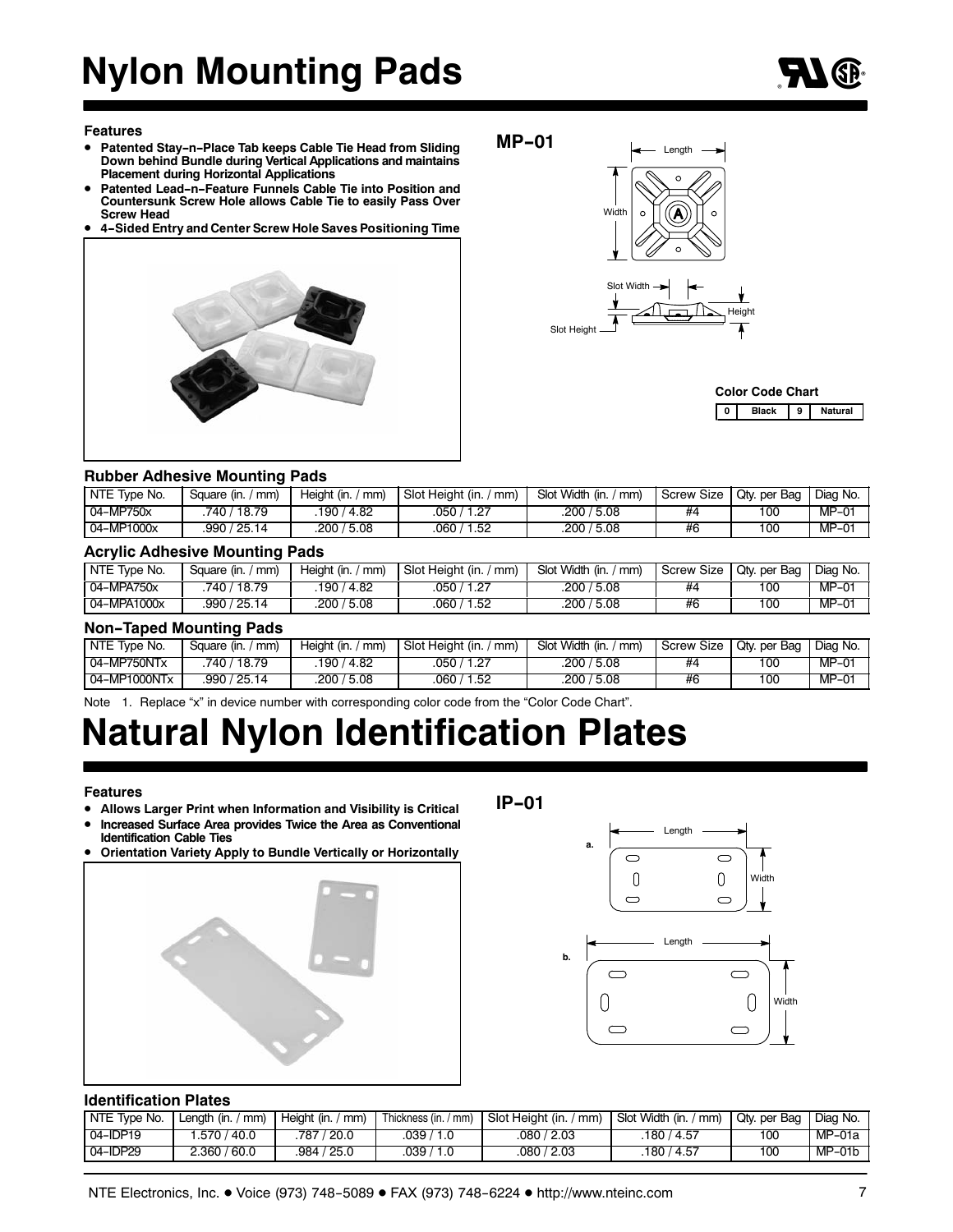# **Standard Nylon Screw Mounts**

### **Features**

- **Deep Cradle Design Provides Maximum Support for Larger Bundles and Tubing**
- **Deep Recessed Screw Hole Allows Easy Insertion of Cable Ties to Pass Over Screw Head**



**SM-01**



|  | <b>Color Code Chart</b> |   |         |
|--|-------------------------|---|---------|
|  | <b>Black</b>            | 9 | Jatural |

### **Standard Nylon Screw Mounts**

| NTE Type No. | ∟enath        | Height         | Width           | Slot Height    | <b>Slot Width</b> | Screw Size | Qty. per Bag | Diag No. |
|--------------|---------------|----------------|-----------------|----------------|-------------------|------------|--------------|----------|
| $04-SM1x$    | 14.98<br>.590 | / 6.85<br>.270 | '9.39<br>.370 / | 1.587<br>062.  | 4.82<br>190       | #6         | 100          | SM-01    |
| $04-SM2x$    | 22.09<br>.870 | / 9.65<br>.380 | 16.25<br>640    | 3.175<br>125 / | 300<br>7.62       | 14"        | 100          | SM-01    |

Note 1. Replace "x" in device number with corresponding color code from the "Color Code Chart".

Note 2. Dimensions are listed as "inch / millimeter".

# **Low Profile Nylon Natural Screw Mounts**

**Features**

- **Reduces Snags Allowing Bundles Closer Proximity to Mounting Material**
- **Confined Spaces and Control panels or Other Areas where Space is Limited**
- **Achieve Extreme Low Height when Combined with Cobra Low Profile Cable Tie**



**SM-02**



### **Low Profile Nylon Screw Mounts**

| <b>NTE</b><br>$\overline{\phantom{a}}$<br>NO.<br><b>I</b> vpe | ∟enath                                          | Heiaht<br>$\cdot$ | Width                           | Slot Height | <b>Slot Width</b>             | $\overline{\phantom{a}}$<br>Screw<br>Size | Qtv.<br>Bac<br>per | Diag<br>No.                  |
|---------------------------------------------------------------|-------------------------------------------------|-------------------|---------------------------------|-------------|-------------------------------|-------------------------------------------|--------------------|------------------------------|
| <b>PM19</b><br>$04-$                                          | 750<br>$\sqrt{2}$<br>$\overline{a}$<br><br>ອ.ບບ | 120<br>3.04       | 12.70<br>500<br><u>.</u><br>. . | .587<br>062 | --<br>180<br><b>.</b><br>4.5. | #8                                        | $\overline{00}$    | $\overline{ }$<br>SM-<br>שי- |

Note 2. Dimensions are listed as "inch / millimeter".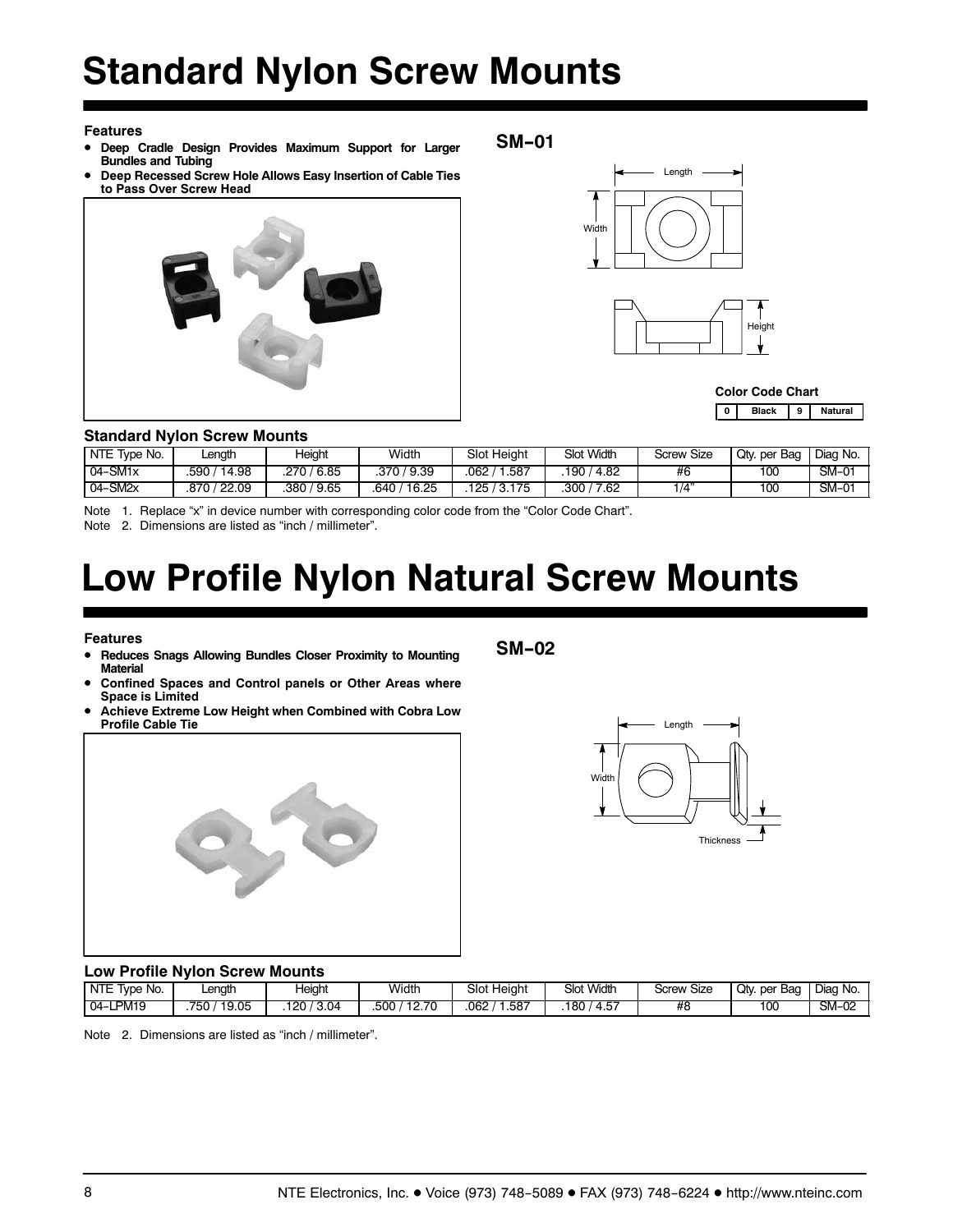# **Natural Nylon Wing Push Mounts**

### **Features**

- **One Piece Design Allows for Quicker Mounting with no Mechanical Fastener Reducing Time and Cost**
- **Quickly Secures and Positions Wire Bundles, Cables, Hoses, etc. to Panels**
- **Easy Insertion of Cable Ties through Wide Entry Slot**
- **Extra Stability is Created from the Push Mount Tensioning Wings**





### **Nylon Wing Push Mounts**

| .<br>-------------- |               |              |               |                      |                   |                       |                 |          |  |
|---------------------|---------------|--------------|---------------|----------------------|-------------------|-----------------------|-----------------|----------|--|
| NTE<br>Tvpe No.     | leight        | $\rho$ epth  | Width<br>Wina | <b>Width</b><br>Head | <b>Slot Width</b> | <b>Width</b><br>Mount | Qtv.<br>per Bag | Diag No. |  |
| PMW9<br>$04 -$      | 732 ,<br>18.6 | .374<br>`9.5 | ' 20.<br>790  | 422<br>10.72         | .310<br>່ 8.      | .244<br>0.∠           | 100             | $SM-0.5$ |  |

Note 2. Dimensions are listed as "inch / millimeter".

## **Black Nylon Button Push Mounts**

### **Features**

- **One Piece Design Allows for Quicker Mounting with no Mechanical Fastener Reducing Time and Cost**
- **Quickly Secures and Positions Wire Bundles, Cables, Hoses, etc. to Panels**
- **Easy Insertion of Cable Ties through Wide Entry Slot**
- **The Button Mount's Stay-n-Place Tab Keeps Cable Ties from Sliding during Application**



**SM-04**

**SM-03**



### **Nylon Button Push Mounts**

| NTE<br>No.<br><b>Ivpe</b> | leight       | Exposed       | Shaft Length | Diameter<br>Button | <b>Slot Width</b> | <b>Shaft Diameter</b>            | Qty.per<br>Bag | Diag No. |
|---------------------------|--------------|---------------|--------------|--------------------|-------------------|----------------------------------|----------------|----------|
| 04-BM0                    | 13.6<br>.535 | / 6.3<br>248. | 287<br>ں ،   | 16.12<br>.634      | 5.0<br>196        | .299<br>$\overline{\phantom{a}}$ | 100            | $SM-04$  |

Note 2. Dimensions are listed as "inch / millimeter".